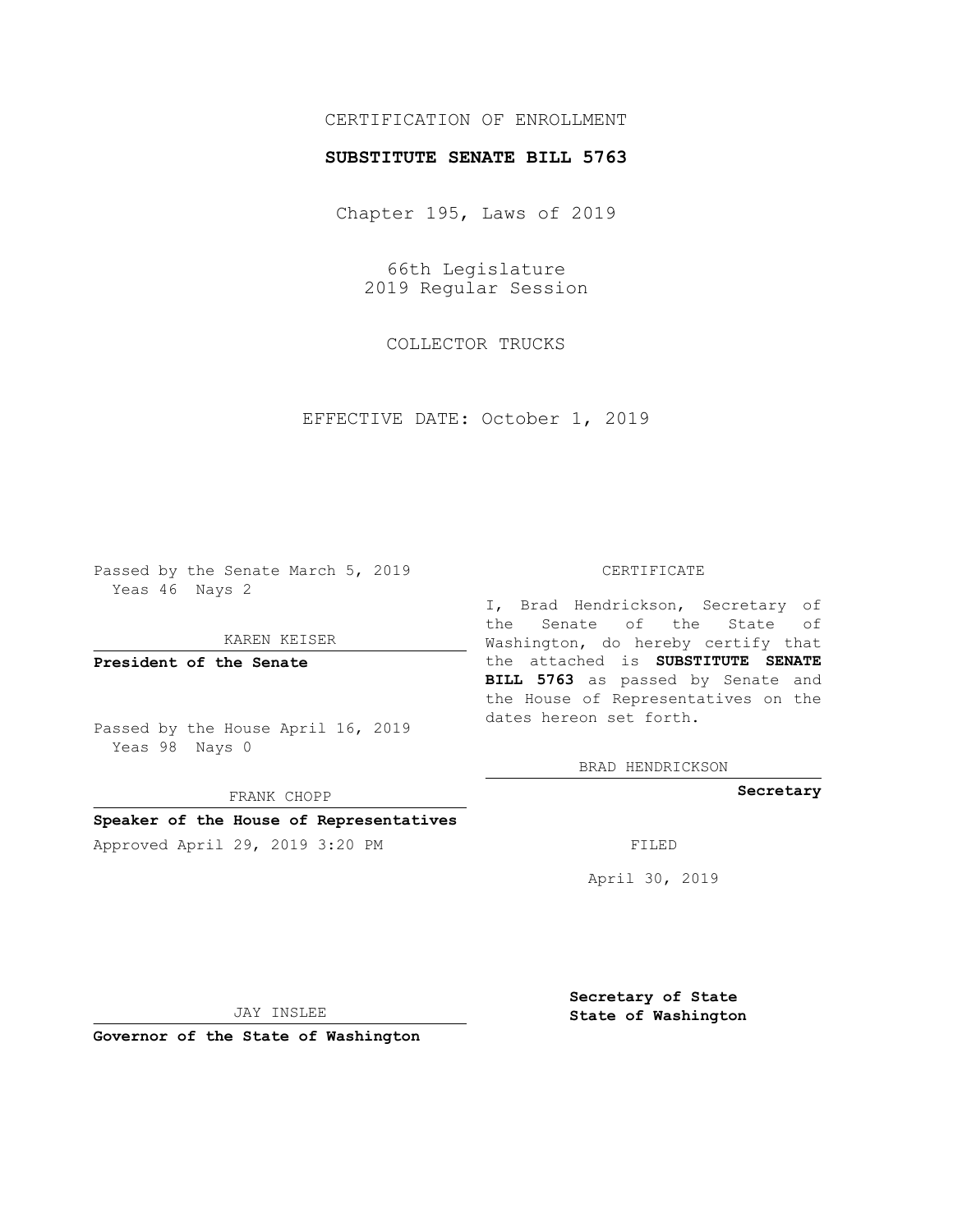## **SUBSTITUTE SENATE BILL 5763**

Passed Legislature - 2019 Regular Session

**State of Washington 66th Legislature 2019 Regular Session By** Senate Transportation (originally sponsored by Senators Wagoner, Takko, and Honeyford)

READ FIRST TIME 03/01/19.

1 AN ACT Relating to collector truck operators; amending RCW 2 46.25.010 and 46.25.050; and providing an effective date.

3 BE IT ENACTED BY THE LEGISLATURE OF THE STATE OF WASHINGTON:

4 **Sec. 1.** RCW 46.25.010 and 2018 c 49 s 4 are each amended to read 5 as follows:

6 The definitions set forth in this section apply throughout this 7 chapter.

8 (1) "Alcohol" means any substance containing any form of alcohol, 9 including but not limited to ethanol, methanol, propanol, and 10 isopropanol.

11 (2) "Alcohol concentration" means:

12 (a) The number of grams of alcohol per one hundred milliliters of 13 blood; or

14 (b) The number of grams of alcohol per two hundred ten liters of 15 breath.

 (3) "Commercial driver's license" (CDL) means a license issued to an individual under chapter 46.20 RCW that has been endorsed in accordance with the requirements of this chapter to authorize the individual to drive a class of commercial motor vehicle.

20 (4) The "commercial driver's license information system" (CDLIS) 21 is the information system established pursuant to 49 U.S.C. Sec.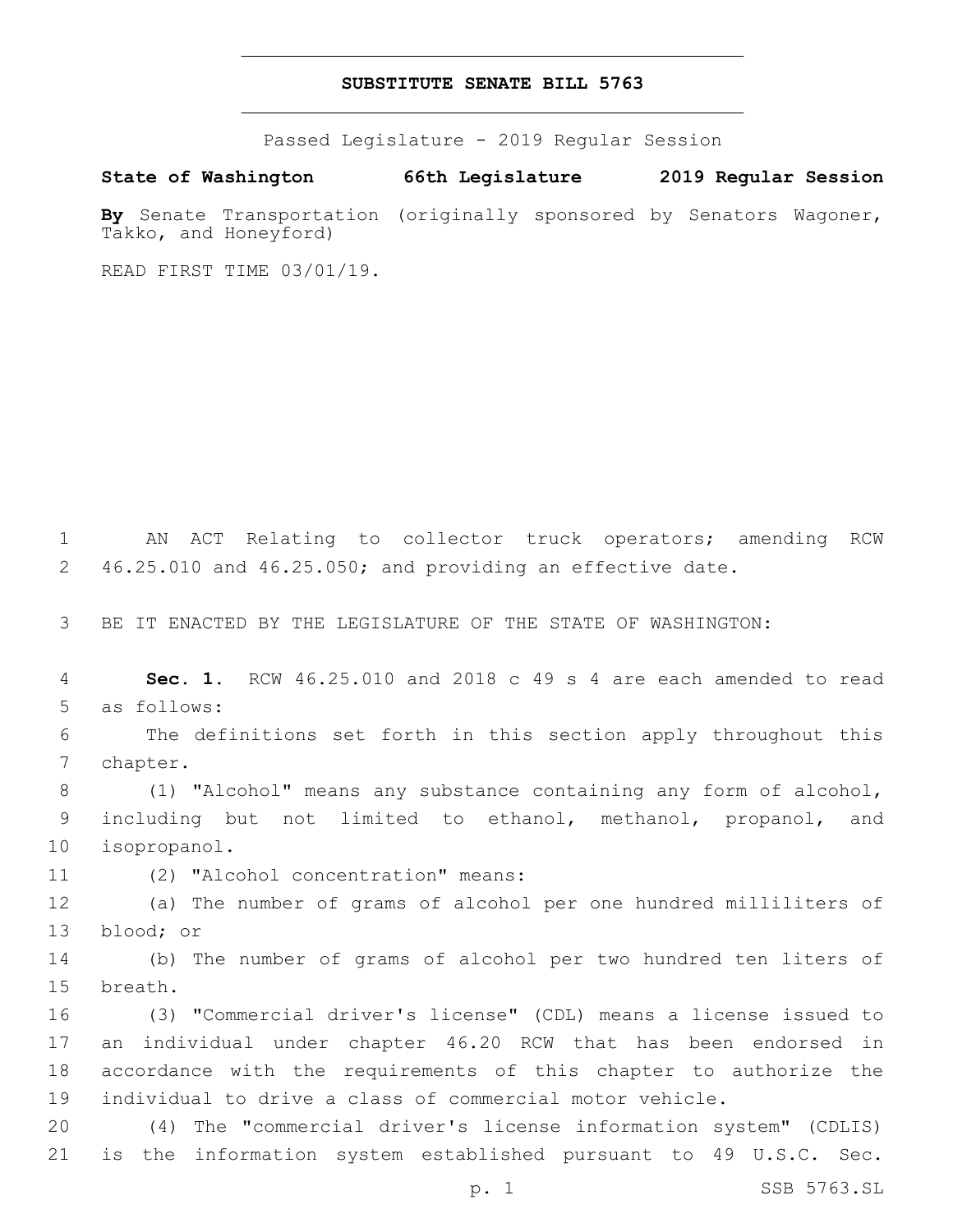31309 to serve as a clearinghouse for locating information related to the licensing and identification of commercial motor vehicle drivers.

 (5) "Commercial learner's permit" (CLP) means a permit issued under RCW 46.25.052 for the purposes of behind-the-wheel training.

 (6) "Commercial motor vehicle" means a motor vehicle or combination of motor vehicles used in commerce to transport 7 passengers or property if the motor vehicle:

 (a) Has a gross combination weight rating or gross combination weight of 11,794 kilograms or more (26,001 pounds or more), whichever is greater, inclusive of any towed unit or units with a gross vehicle weight rating or gross vehicle weight of more than 4,536 kilograms 12 (10,000 pounds or more), whichever is greater; or

 (b) Has a gross vehicle weight rating or gross vehicle weight of 11,794 kilograms or more (26,001 pounds or more), whichever is 15 greater; or

 (c) Is designed to transport sixteen or more passengers, 17 including the driver; or

 (d) Is of any size and is used in the transportation of hazardous 19 materials as defined in this section; or

(e) Is a school bus regardless of weight or size.

 (7) "Conviction" means an unvacated adjudication of guilt, or a determination that a person has violated or failed to comply with the law in a court of original jurisdiction or by an authorized administrative tribunal, an unvacated forfeiture of bail or collateral deposited to secure the person's appearance in court, a 26 plea of quilty or nolo contendere accepted by the court, the payment of a fine or court cost, entry into a deferred prosecution program under chapter 10.05 RCW, or violation of a condition of release without bail, regardless of whether or not the penalty is rebated, 30 suspended, or probated.

 (8) "Disqualification" means a prohibition against driving a 32 commercial motor vehicle.

 (9) "Drive" means to drive, operate, or be in physical control of a motor vehicle in any place open to the general public for purposes of vehicular traffic. For purposes of RCW 46.25.100, 46.25.110, and 46.25.120, "drive" includes operation or physical control of a motor 37 vehicle anywhere in the state.

 (10) "Drugs" are those substances as defined by RCW 69.04.009, including, but not limited to, those substances defined by 49 C.F.R. 40 Sec. 40.3.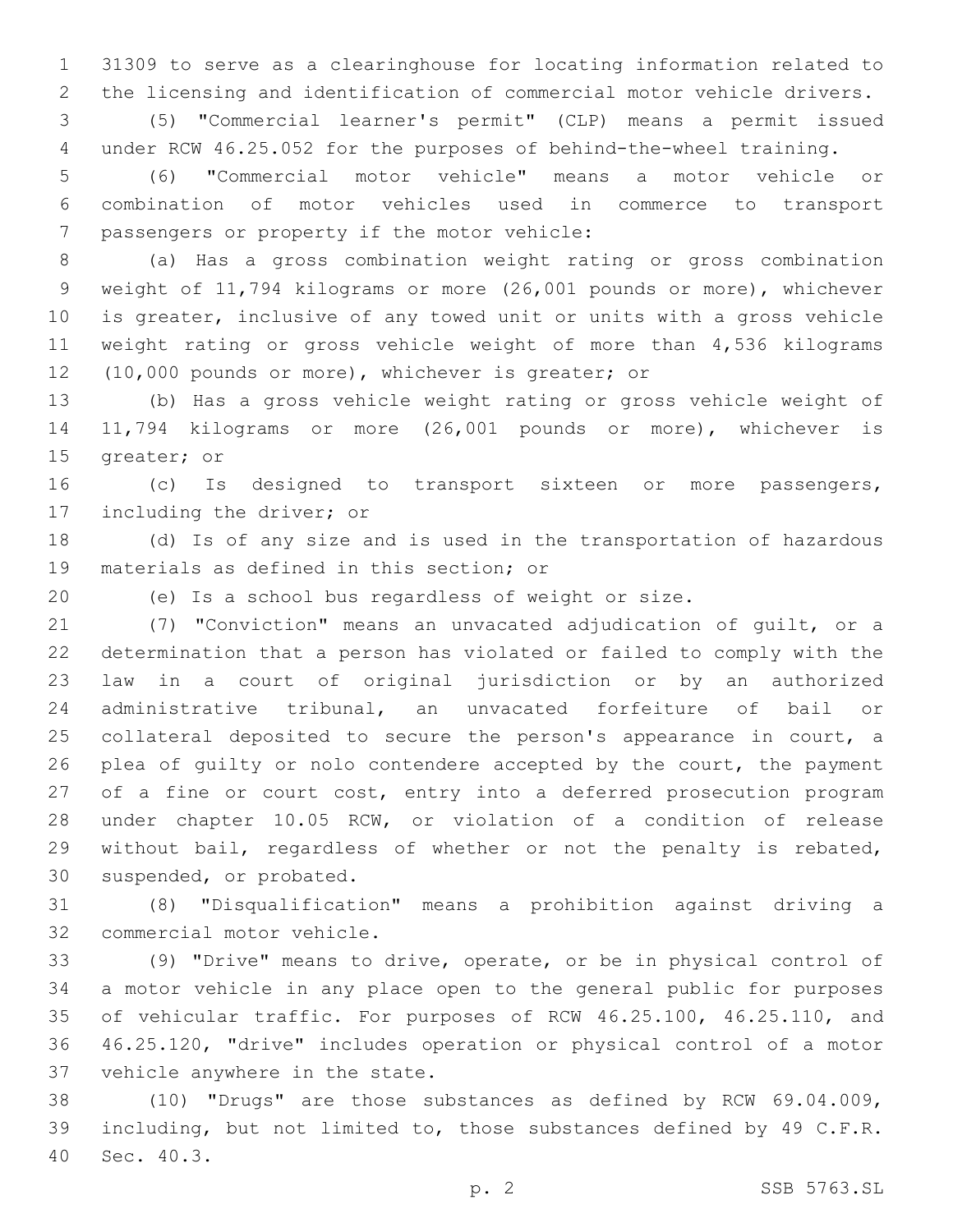(11) "Employer" means any person, including the United States, a state, or a political subdivision of a state, who owns or leases a commercial motor vehicle, or assigns a person to drive a commercial motor vehicle.4

 (12) "Gross vehicle weight rating" (GVWR) means the value specified by the manufacturer as the maximum loaded weight of a single vehicle. The GVWR of a combination or articulated vehicle, commonly referred to as the "gross combined weight rating" or GCWR, is the GVWR of the power unit plus the GVWR of the towed unit or units. If the GVWR of any unit cannot be determined, the actual gross weight will be used. If a vehicle with a GVWR of less than 11,794 kilograms (26,001 pounds or less) has been structurally modified to carry a heavier load, then the actual gross weight capacity of the modified vehicle, as determined by RCW 46.44.041 and 46.44.042, will 15 be used as the GVWR.

 (13) "Hazardous materials" means any material that has been designated as hazardous under 49 U.S.C. Sec. 5103 and is required to be placarded under subpart F of 49 C.F.R. Part 172 or any quantity of a material listed as a select agent or toxin in 42 C.F.R. Part 73.

 (14) "Motor vehicle" means a vehicle, machine, tractor, trailer, or semitrailer propelled or drawn by mechanical power used on highways, or any other vehicle required to be registered under the laws of this state, but does not include a vehicle, machine, tractor, trailer, or semitrailer operated exclusively on a rail.

 (15)(a) "Nondomiciled CLP or CDL" means a permit or license, respectively, issued under RCW 46.25.054 to a person who meets one of 27 the following criteria:

 (i) Is domiciled in a foreign country as provided in 49 C.F.R. Sec. 383.23(b)(1) as it existed on October 1, 2017, or such subsequent date as may be provided by the department by rule, 31 consistent with the purposes of this section; or

 (ii) Is domiciled in another state as provided in 49 C.F.R. Sec. 383.23(b)(2) as it existed on October 1, 2017, or such subsequent date as may be provided by the department by rule, consistent with 35 the purposes of this section.

 (b) The definition in this subsection (15) applies exclusively to the use of the term in this chapter and is not to be applied in any 38 other chapter of the Revised Code of Washington.

 (16) "Out-of-service order" means a declaration by an authorized enforcement officer of a federal, state, Canadian, Mexican, or local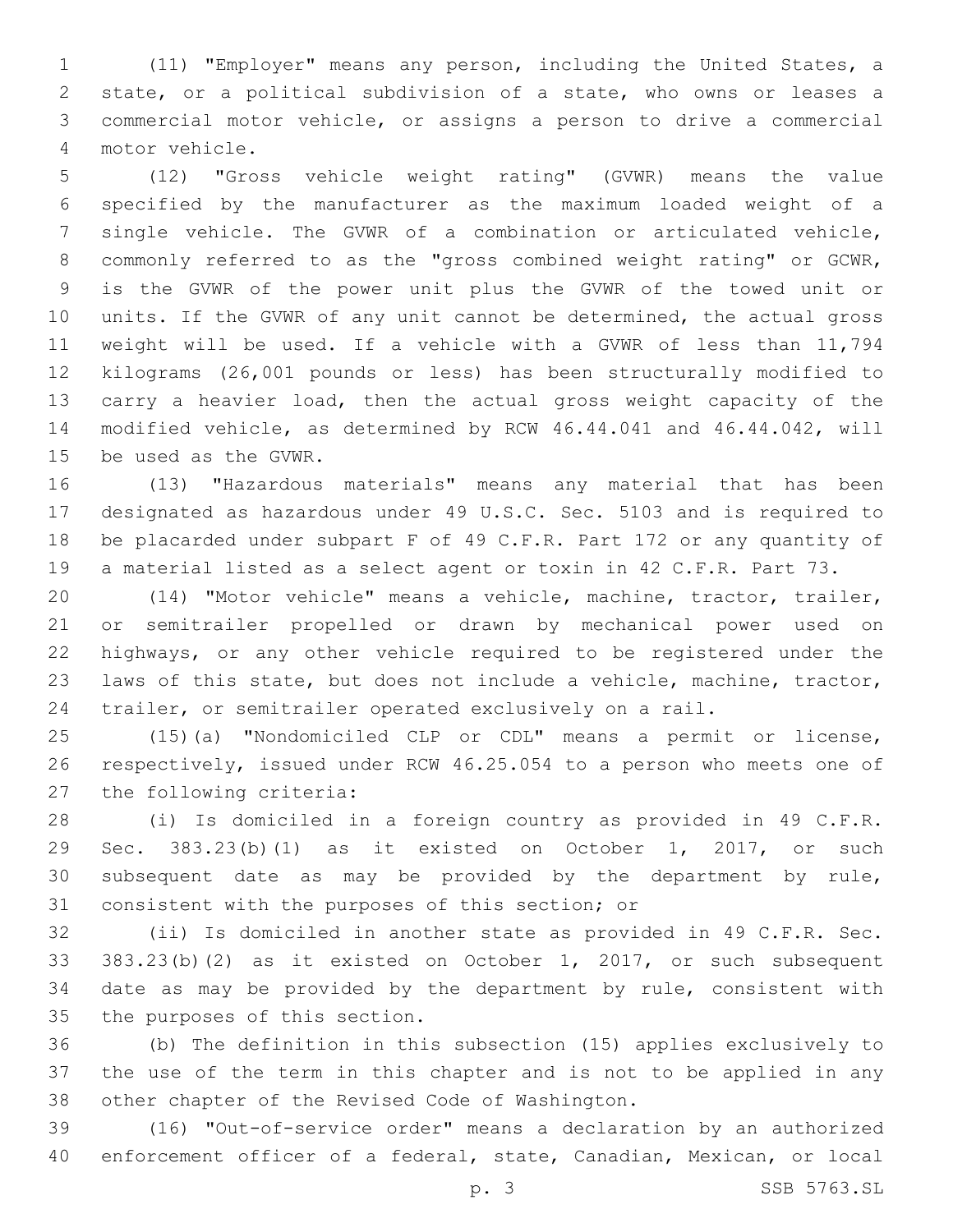jurisdiction that a driver, a commercial motor vehicle, or a motor carrier operation is out-of-service pursuant to 49 C.F.R. Secs. 386.72, 392.5, 395.13, 396.9, or compatible laws, or the North American uniform out-of-service criteria.4

 (17) "Positive alcohol confirmation test" means an alcohol 6 confirmation test that:

 (a) Has been conducted by a breath alcohol technician under 49 8 C.F.R. Part 40; and

(b) Indicates an alcohol concentration of 0.04 or more.

 A report that a person has refused an alcohol test, under circumstances that constitute the refusal of an alcohol test under 49 C.F.R. Part 40, will be considered equivalent to a report of a positive alcohol confirmation test for the purposes of this chapter.

 (18) "School bus" means a commercial motor vehicle used to 15 transport preprimary, primary, or secondary school students from home to school, from school to home, or to and from school-sponsored events. School bus does not include a bus used as a common carrier.

18 (19) "Serious traffic violation" means:

 (a) Excessive speeding, defined as fifteen miles per hour or more 20 in excess of the posted limit;

(b) Reckless driving, as defined under state or local law;

 (c) Driving while using a personal electronic device, defined as a violation of RCW 46.61.672, which includes in the activities it prohibits driving while holding a personal electronic device in 25 either or both hands and using a hand or finger for texting, or an equivalent administrative rule or local law, ordinance, rule, or 27 resolution;

 (d) A violation of a state or local law relating to motor vehicle traffic control, other than a parking violation, arising in connection with an accident or collision resulting in death to any 31 person;

 (e) Driving a commercial motor vehicle without obtaining a 33 commercial driver's license;

 (f) Driving a commercial motor vehicle without a commercial driver's license in the driver's possession; however, any individual who provides proof to the court by the date the individual must appear in court or pay any fine for such a violation, that the individual held a valid CDL on the date the citation was issued, is 39 not quilty of a "serious traffic violation";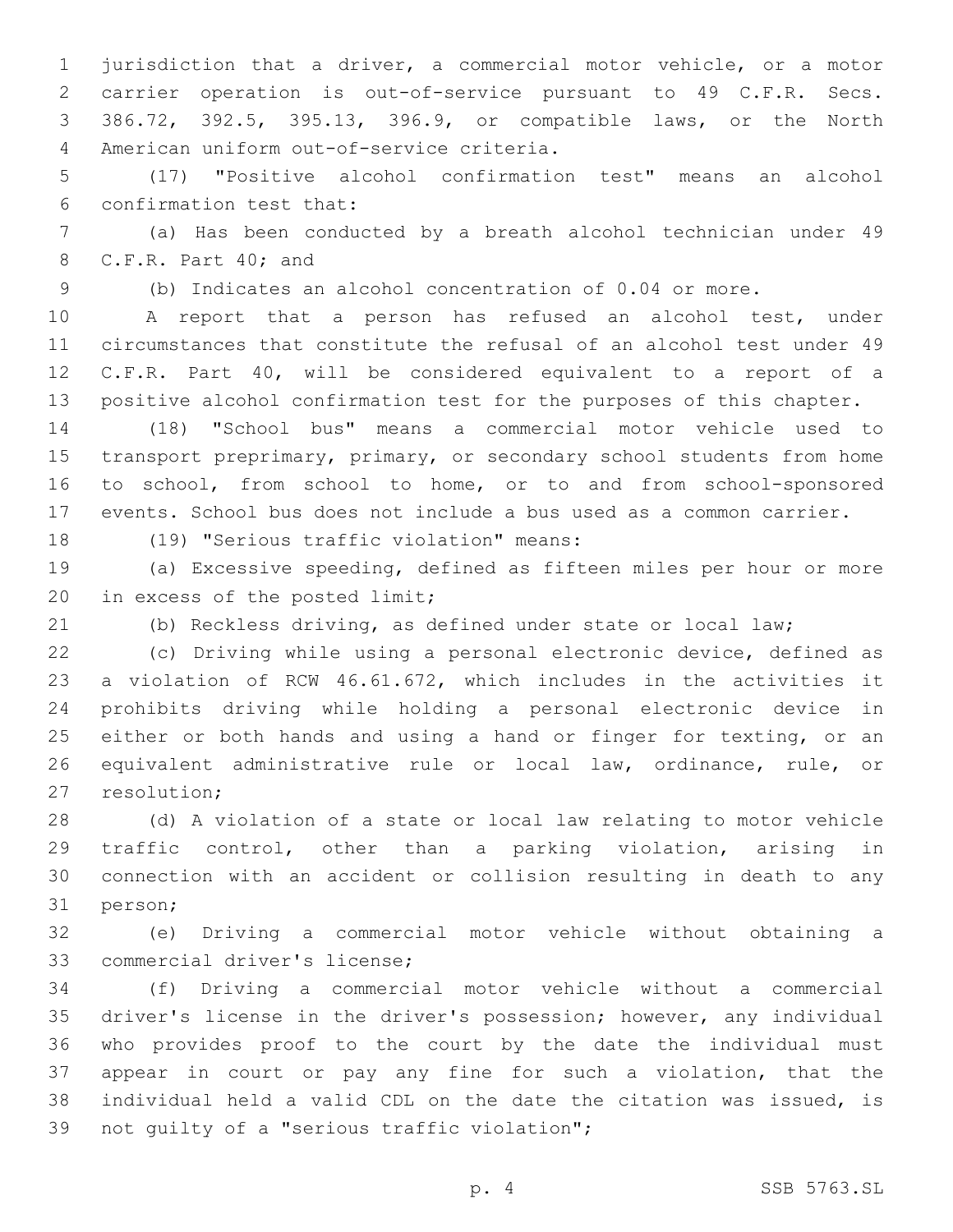(g) Driving a commercial motor vehicle without the proper class of commercial driver's license endorsement or endorsements for the specific vehicle group being operated or for the passenger or type of 4 cargo being transported; and

 (h) Any other violation of a state or local law relating to motor vehicle traffic control, other than a parking violation, that the 7 department determines by rule to be serious.

 (20) "State" means a state of the United States and the District 9 of Columbia.

 (21) "Substance abuse professional" means an alcohol and drug specialist meeting the credentials, knowledge, training, and continuing education requirements of 49 C.F.R. Sec. 40.281.

 (22) "Tank vehicle" means any commercial motor vehicle that is designed to transport any liquid or gaseous materials within a tank or tanks having an individual rated capacity of more than one hundred nineteen gallons and an aggregate rated capacity of one thousand gallons or more that is either permanently or temporarily attached to the vehicle or the chassis. A commercial motor vehicle transporting 19 an empty storage container tank, not designed for transportation, with a rated capacity of one thousand gallons or more that is temporarily attached to a flatbed trailer is not considered a tank 22 vehicle.

(23) "Type of driving" means one of the following:

 (a) "Nonexcepted interstate," which means the CDL or CLP holder or applicant operates or expects to operate in interstate commerce, is both subject to and meets the qualification requirements under 49 C.F.R. Part 391 as it existed on April 30, 2019, or such subsequent date as may be provided by the department by rule, consistent with the purposes of this section, and is required to obtain a medical examiner's certificate under 49 C.F.R. Sec. 391.45 as it existed on April 30, 2019, or such subsequent date as may be provided by the department by rule, consistent with the purposes of this section;

 (b) "Excepted interstate," which means the CDL or CLP holder or applicant operates or expects to operate in interstate commerce, but engages exclusively in transportation or operations excepted under 49 C.F.R. Secs. 390.3(f), 391.2, 391.68, or 398.3, as they existed on April 30, 2019, or such subsequent date as may be provided by the department by rule, consistent with the purposes of this section, from all or parts of the qualification requirements of 49 C.F.R. Part 391 as it existed on April 30, 2019, or such subsequent date as may

p. 5 SSB 5763.SL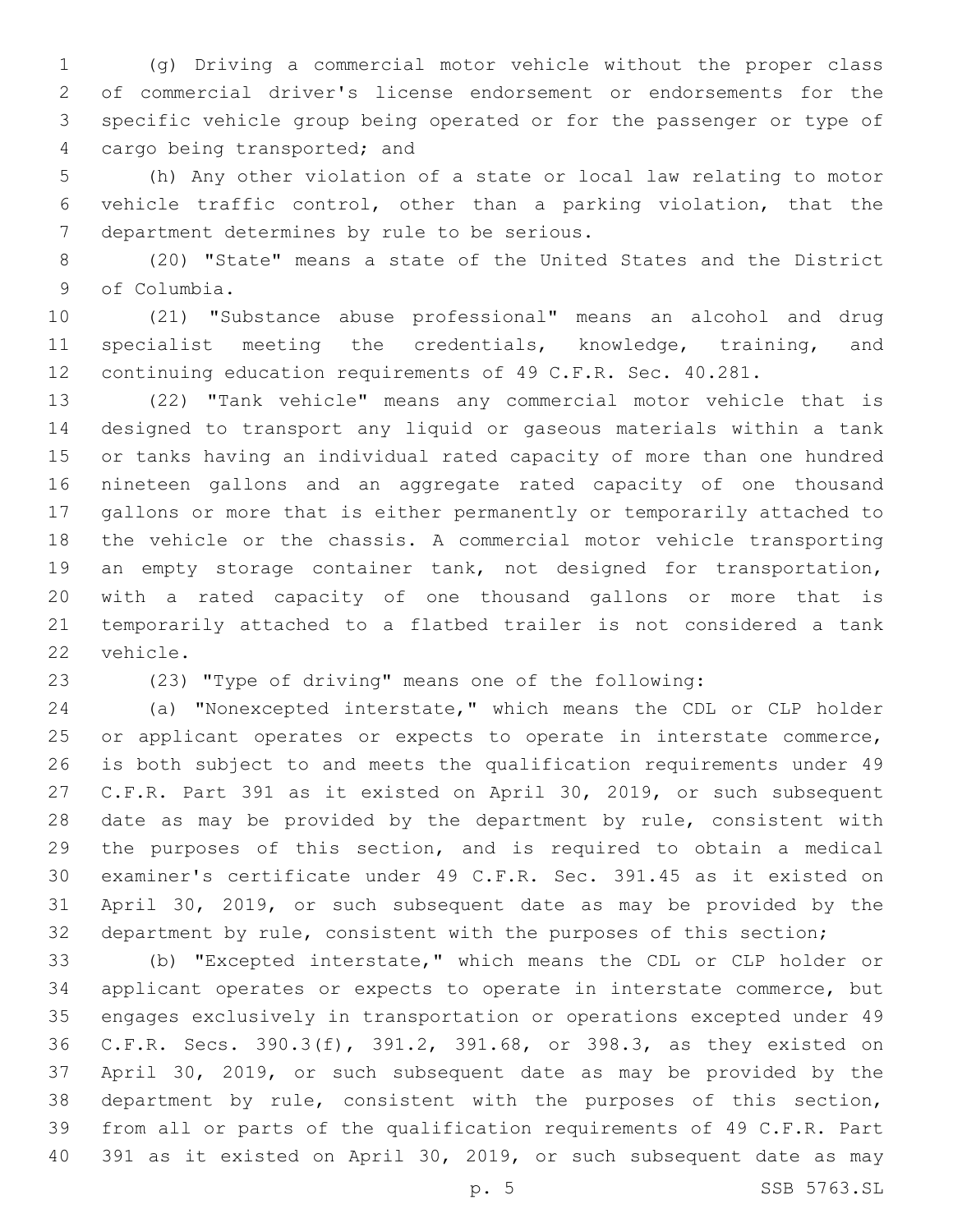be provided by the department by rule, consistent with the purposes of this section, and is required to obtain a medical examiner's certificate in accordance with procedures provided in 49 C.F.R. Sec. 391.45 as it existed on April 30, 2019, or such subsequent date as may be provided by the department by rule, consistent with the 6 purposes of this section;

 (c) "Nonexcepted intrastate," which means the CDL or CLP holder or applicant operates only in intrastate commerce and is required to obtain a medical examiner's certificate in accordance with procedures provided in 49 C.F.R. Sec. 391.45 as it existed on April 30, 2019, or 11 such subsequent date as may be provided by the department by rule, 12 consistent with the purposes of this section; or

 (d) "Excepted intrastate," which means the CDL or CLP holder wishes to maintain a CDL or CLP but not operate a commercial motor vehicle without changing his or her self-certification type.

 (24) "United States" means the fifty states and the District of 17 Columbia.

 (25) "Verified positive drug test" means a drug test result or validity testing result from a laboratory certified under the authority of the federal department of health and human services 21 that:

 (a) Indicates a drug concentration at or above the cutoff 23 concentration established under 49 C.F.R. Sec. 40.87; and

 (b) Has undergone review and final determination by a medical 25 review officer.

 A report that a person has refused a drug test, under circumstances that constitute the refusal of a federal department of transportation drug test under 49 C.F.R. Part 40, will be considered equivalent to a report of a verified positive drug test for the 30 purposes of this chapter.

(26) "Collector truck" means a vehicle that:

(a) Has current registration;

(b) Is older than thirty years old;

 (c) Is a vehicle that meets the weight criteria of subsection (6) 35 of this section;

(d) Is capable of safely operating on the highway;

 (e) Is used for occasional use to and from truck conventions, auto shows, circuses, parades, displays, special excursions, and antique vehicle club meetings;

40 (f) Is used for the pleasure of others without compensation; and

p. 6 SSB 5763.SL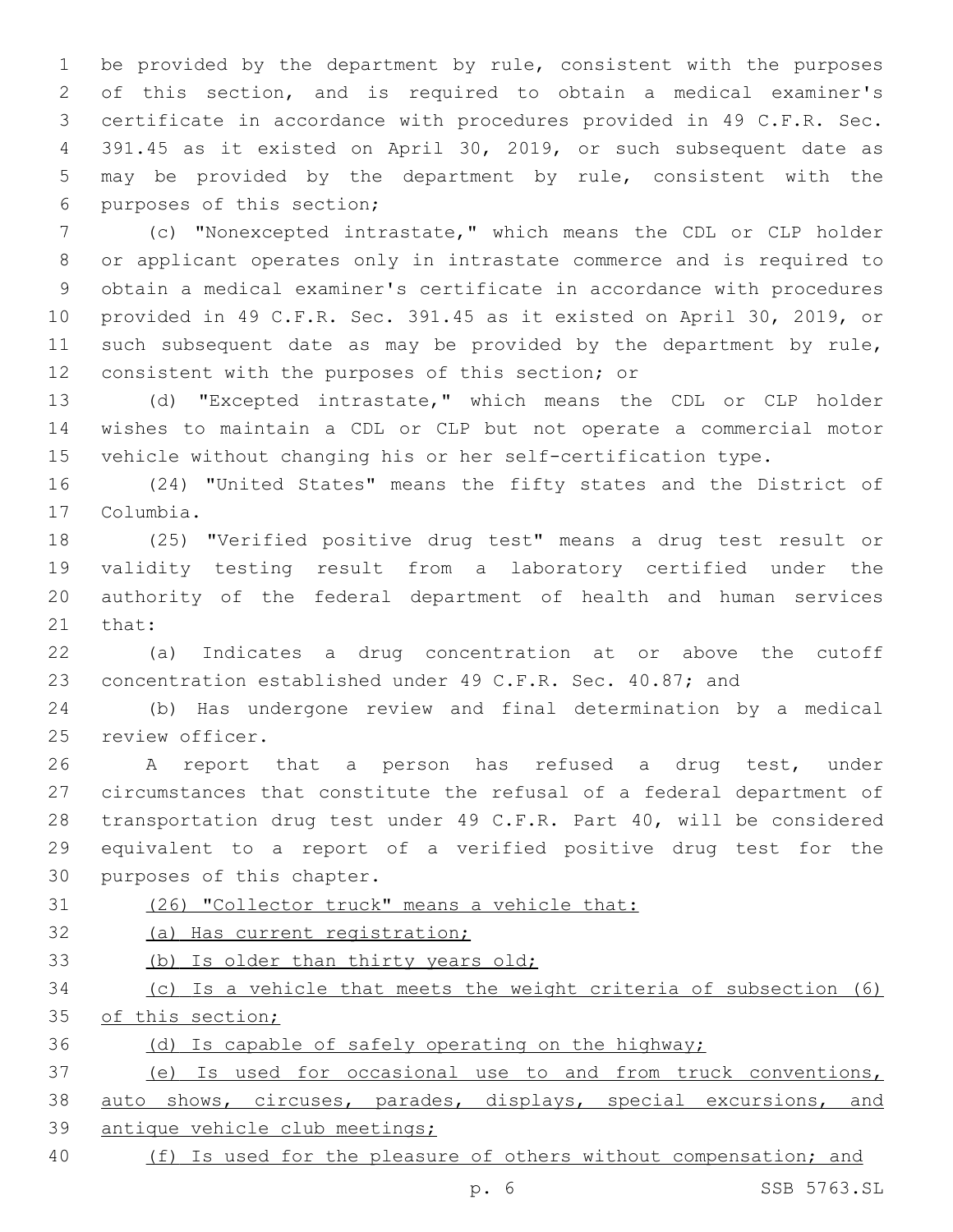|                                                 |  |  |  |  |  | (g) Is not used in the operations of a common or contract motor |  |
|-------------------------------------------------|--|--|--|--|--|-----------------------------------------------------------------|--|
| 2 carrier and not used for commercial purposes. |  |  |  |  |  |                                                                 |  |
|                                                 |  |  |  |  |  |                                                                 |  |

 (27) "Collector truck operator" means an operator of a noncommercial vehicle that is being exclusively owned and operated as a collector truck.

 **Sec. 2.** RCW 46.25.050 and 2013 c 224 s 4 are each amended to 7 read as follows:

 (1) Drivers of commercial motor vehicles must obtain a commercial driver's license as required under this chapter. Except when driving under a commercial learner's permit and a valid driver's license and accompanied by the holder of a commercial driver's license valid for the vehicle being driven, no person may drive a commercial motor vehicle unless the person holds and is in immediate possession of a commercial driver's license and applicable endorsements valid for the vehicle they are driving. However, this requirement does not apply to 16 any person:

(a) Who is the operator of a farm vehicle, and the vehicle is:

18 (i) Controlled and operated by a farmer;

 (ii) Used to transport either agricultural products, which in this section include Christmas trees and wood products harvested from private tree farms and transported by vehicles weighing no more than forty thousand pounds licensed gross vehicle weight, farm machinery, farm supplies, animal manure, animal manure compost, or any 24 combination of those materials to or from a farm;

 (iii) Not used in the operations of a common or contract motor 26 carrier; and

(iv) Used within one hundred fifty miles of the person's farm; or

 (b) Who is a firefighter or law enforcement officer operating 29 emergency equipment, and:

 (i) The firefighter or law enforcement officer has successfully completed a driver training course approved by the director; and

 (ii) The firefighter or law enforcement officer carries a certificate attesting to the successful completion of the approved 34 training course; or

 (c) Who is operating a recreational vehicle for noncommercial purposes. As used in this section, "recreational vehicle" includes a vehicle towing a horse trailer for a noncommercial purpose; or

 (d) Who is operating a commercial motor vehicle for military purposes. This exception is applicable to active duty military

p. 7 SSB 5763.SL